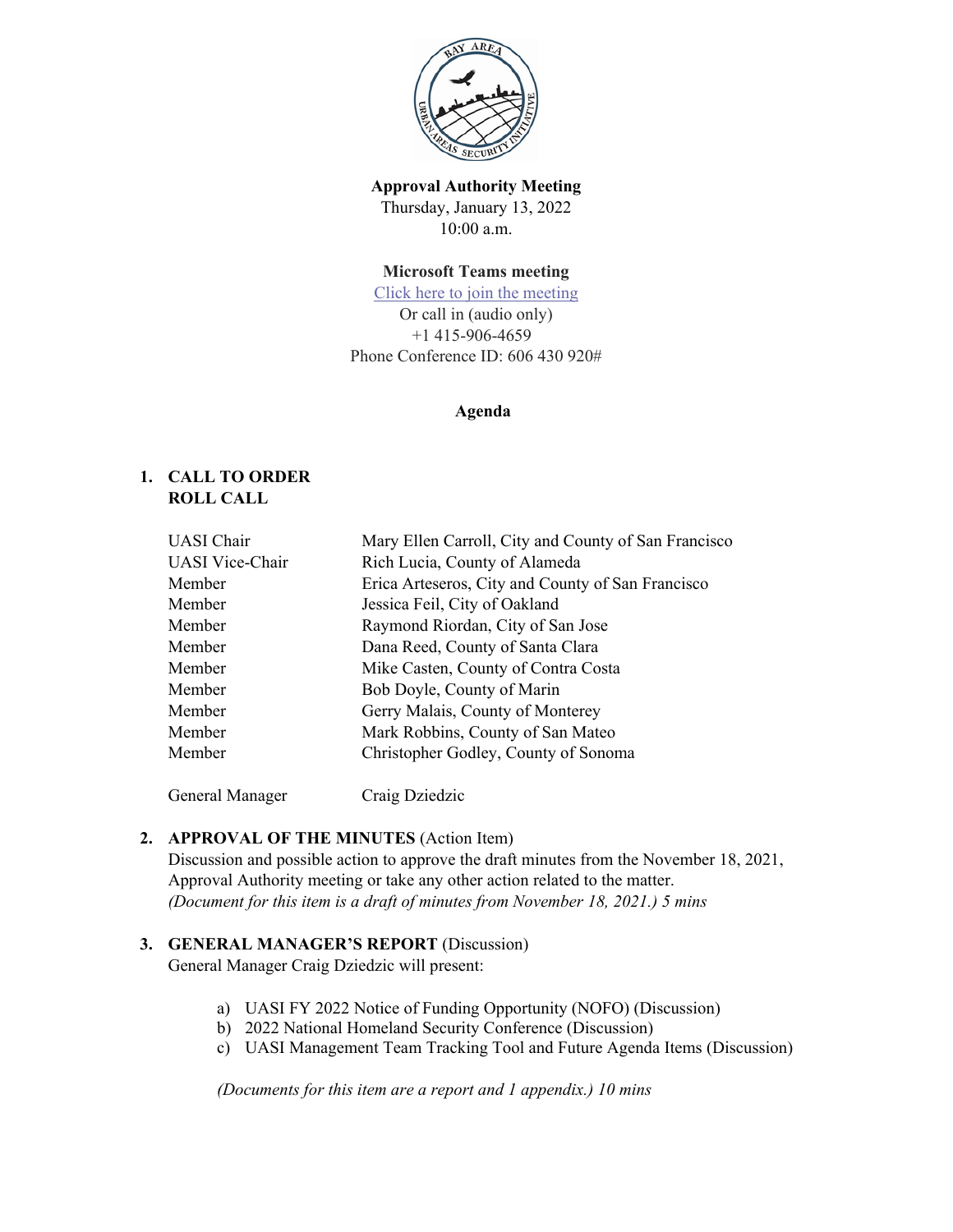### **4. ELECTION OF UASI OFFICERS** (Discussion, Possible Action)

The Chair will receive nominations and conduct a vote on the positions of UASI Chair and Vice Chair for the 2022 term. Possible action to support any recommendation(s) or take any other action related to this matter. *(Document for this item is a report from Craig Dziedzic.) 5 mins*

# **5. RISK MANAGEMENT PROGRAM OVERVIEW AND HUB FUNDING FORMULA**

(Action Item)

Project Manager Amy Ramirez will present a Risk Management Program overview and the Hub Funding Formula. *(Documents for this item are a report and an appendix.) 5 mins*

# **6. FY22 SUSTAINMENT PROJECT ANNUAL REPORTS AND FUNDING RECOMMENDATIONS** (Action Item)

Regional Program Manager Janell Myhre will introduce the following Annual Reports and provide funding recommendations. *(Documents for this item are a report and 2 appendices.) 20mins*

- a) Bay Area Training & Exercise Program Annual Report Corinne Bartshire
- b) Northern California Regional Intelligence Center Annual Report Mike Sena

# **7. NATIONAL PRIORITY PROJECT UPDATE AND FY22 FUNDING RECOMMENDATIONS** (Action Item)

Regional Program Manager Janell Myhre will present an update on the FY20 National Priority projects and an overview of the proposed FY22 National Priority projects. (*Document for this item is a report.) 5 mins*

# **8. FY20 SPENDING REPORT** (Discussion)

Contracts Specialist Scott Kaplan will provide an update on FY20 expenditures. *(Document for this item is a report.) 5 mins*

# **9. ANNOUNCEMENTS - GOOD OF THE ORDER**

# **10. GENERAL PUBLIC COMMENT**

Members of the public may address the Approval Authority for up to three minutes on items within the jurisdiction of the Bay Area UASI Approval Authority.

#### **11. ADJOURNMENT**

If any materials related to an item on this agenda have been distributed to the Approval Authority members after distribution of the agenda packet, those materials are available for public inspection at the Bay Area UASI Management Office located at 1663 Mission St., Suite 320, San Francisco, CA, 94103 during normal office hours: 9:00 a.m. - 5:00 p.m.